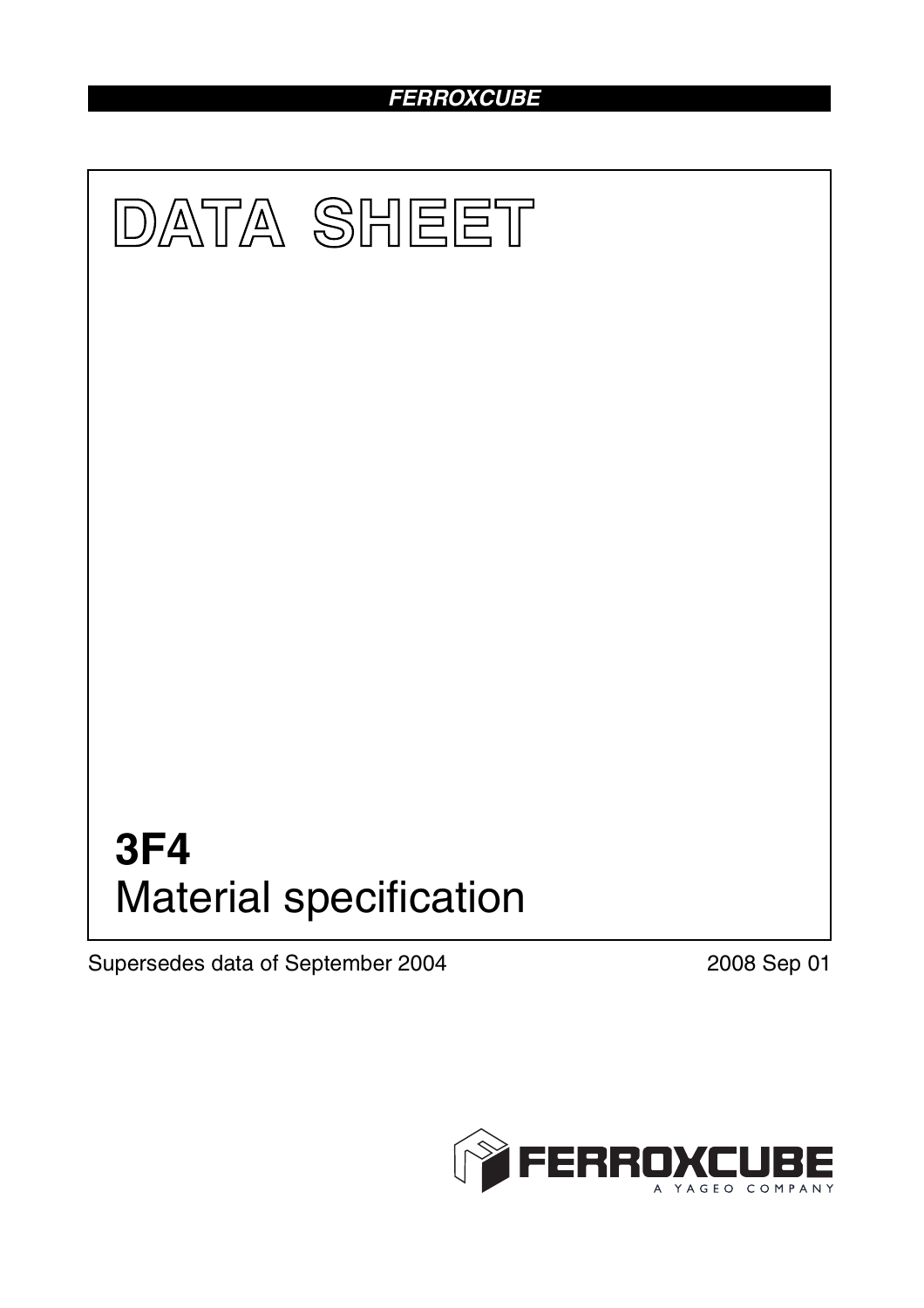# Material specification 3F4

### **3F4 SPECIFICATIONS**

A high frequency power material for use in power and general purpose transformers at frequencies of 1 - 2 MHz.

| <b>SYMBOL</b>      | <b>CONDITIONS</b>                  | <b>VALUE</b>   | UNIT              |
|--------------------|------------------------------------|----------------|-------------------|
| μi                 | 25 °C; ≤10 kHz;<br>$0.25$ mT       | $900 + 20\%$   |                   |
| $\mu_{\mathbf{a}}$ | 100 °C; 25 kHz;<br>200 mT          | $\approx 1700$ |                   |
| B                  | 25 °C; 10 kHz;<br>1200 A/m         | $\approx 410$  | mT                |
|                    | 100 °C; 10 kHz;<br>1200 A/m        | $\approx 350$  |                   |
| $P_V$              | 100 °C; 1 MHz;<br>$30 \text{ mT}$  | $\approx$ 130  | kW/m <sup>3</sup> |
|                    | 100 °C; 3 MHz;<br>10 <sub>mT</sub> | $\approx 220$  |                   |
| ρ                  | DC; 25 $\degree$ C                 | $\approx$ 10   | $\Omega$ m        |
| $T_{\rm C}$        |                                    | $\geq$ 220     | °C                |
| density            |                                    | $\approx 4700$ | kg/m <sup>3</sup> |





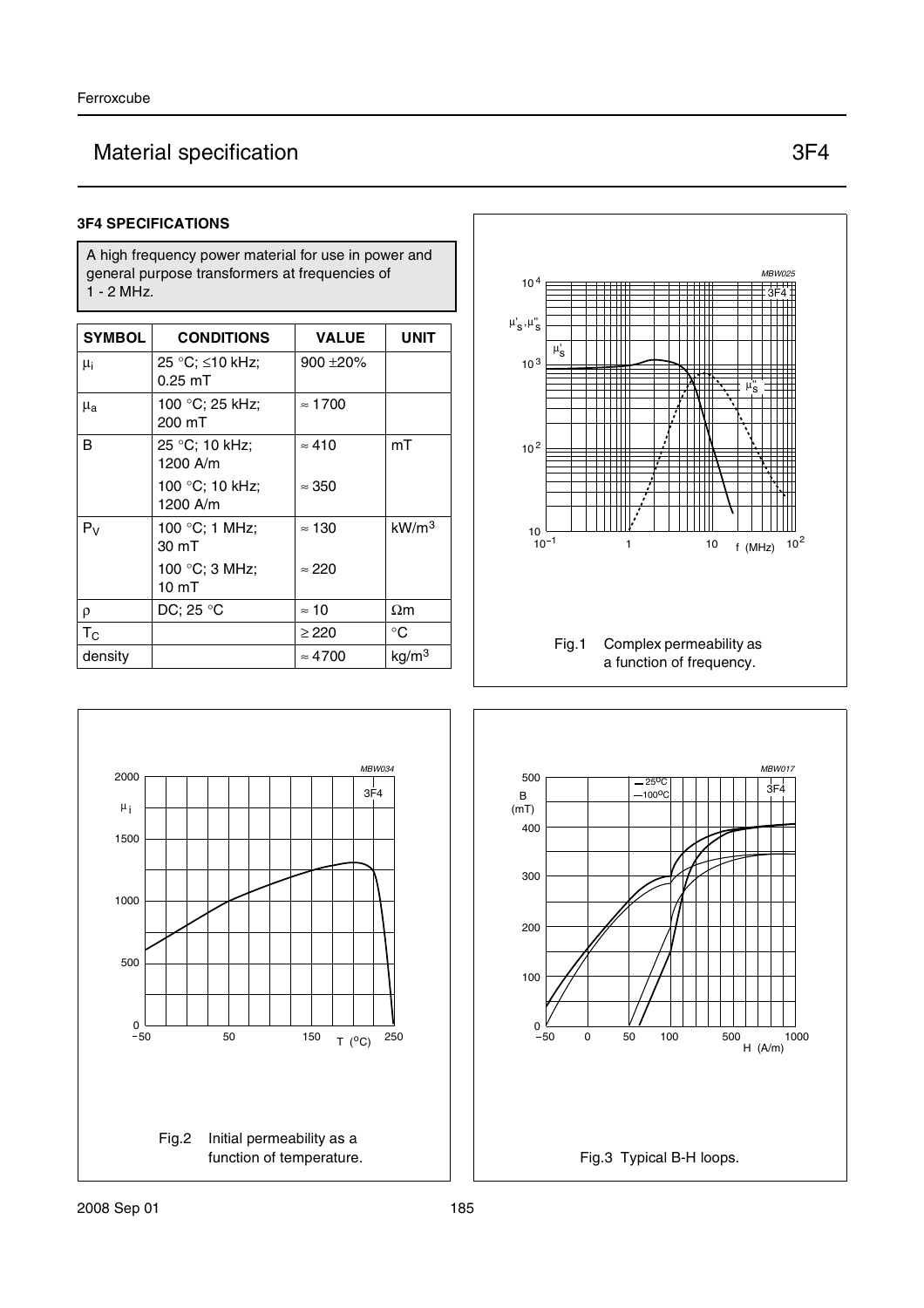# Material specification 3F4